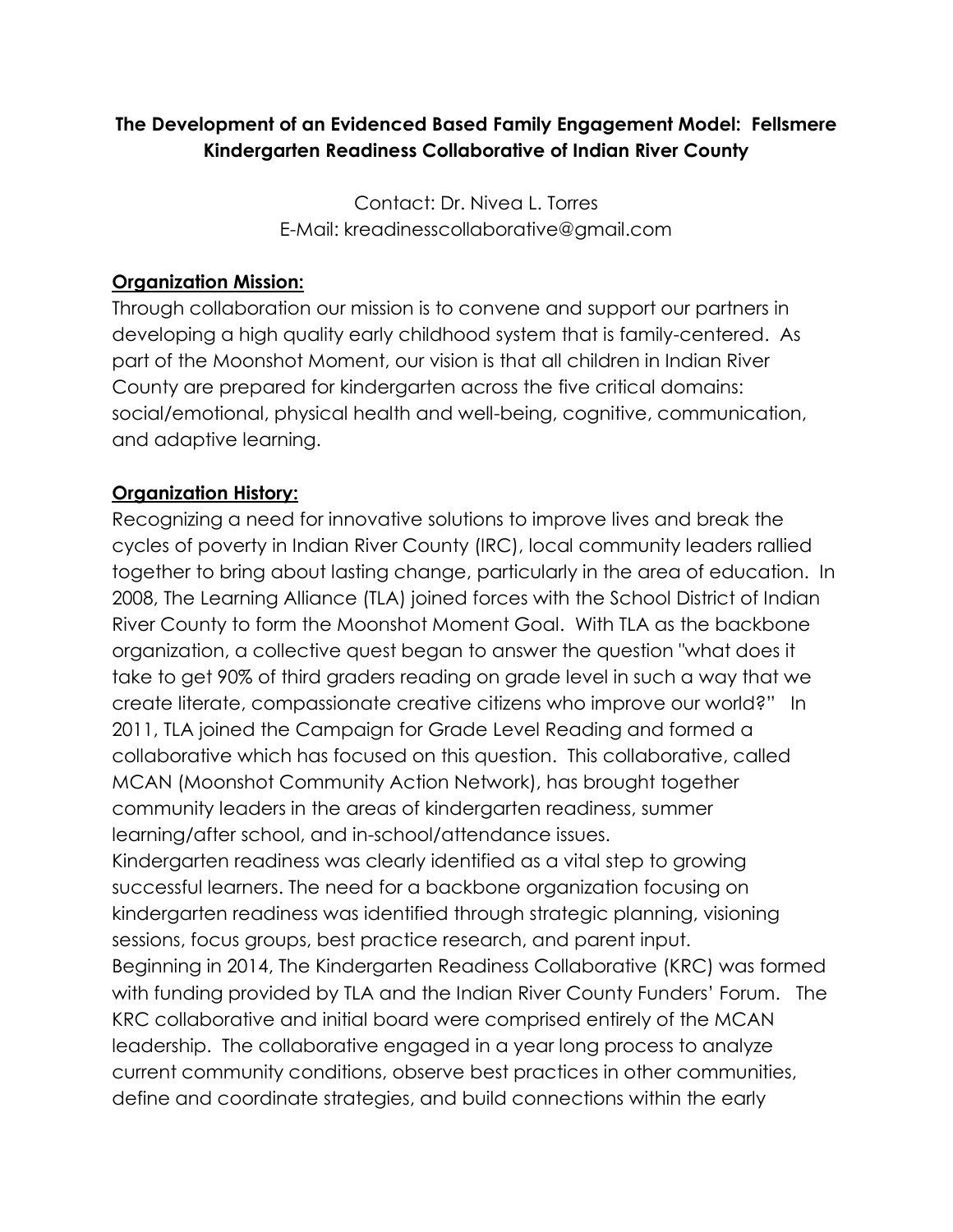childhood sector. KRC represents more than 40 social service organizations, foundations, funders, and child care providers in IRC.

In June 2015, KRC's Executive Committee published *Kindergarten Ready: Indian River County's Strategic Plan* with an Executive Summary. The strategic plan identifies local needs, incorporates community input, and translates best practice research into strategies for local action. Members of the Indian River County Funder's Forum financially supported its creation. Highlights of the 2015 Strategic Plan include six strategies intended to inform and encourage community stakeholders to align limited resources around opportunities that will have the greatest impact on improving kindergarten readiness in Indian River County.

To carry out the work identified in the Strategic Plan, the collaborative hired staff in September 2015. Then, in December 2015, the Kindergarten Readiness Collaborative applied for and was awarded 501(c)3 charitable status from the IRS. KRC's Board of Directors and staff work closely with TLA and MCAN to ensure a seamless communication and delivery system, as we all contribute to the larger community goal of preparing children for success in school and life. As the momentum and community involvement continually increased, KRC's Board of Directors recognized the need to have an Executive Director that would act as a lead convener mobilizing and unifying Indian River County around a common goal to ensure all children arrive at kindergarten healthy and ready to succeed. After a national search with over 75 applicants, in September 2017, Dr. Nivea L. Torres became the first ever Executive Director for the Kindergarten Readiness Collaborative.

### **Organization Description:**

A community collaborative is a group of cross-sector partners committed to leveraging their individual resources to serve a common goal larger than any one organization can accomplish on their own. Kindergarten "readiness" involves a wide range of individuals, non-profits, state agencies, private providers, and businesses to ensure that a community and its families are working together to meet the needs of our children. The Kindergarten Readiness Collaborative is the backbone organization that organizes and convenes those cross-sector partners to develop innovative solutions to reach our vision that all children are prepared for kindergarten.

Our Board of Directors has defined 3 strategic roles that KRC fulfills in our community: clearinghouse, connector, and advocate. We accomplish these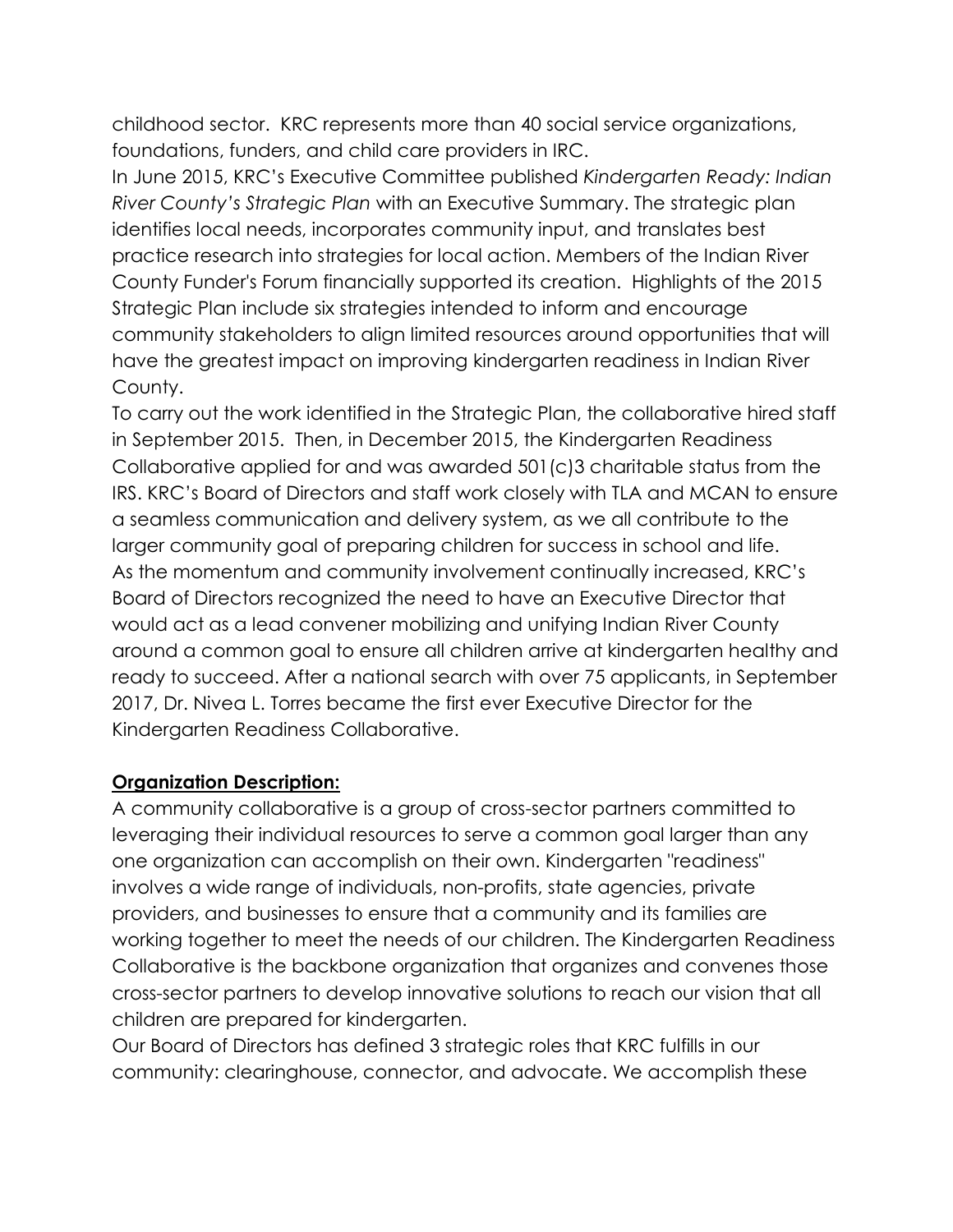roles primarily through Community Engagement efforts - this includes partner agencies and families.

KRC hosts collaborative community events with up to 50 partner agencies participating. For families, these events increase access and awareness by bringing multiple services to one convenient location outside of normal business hours. For partners, these events provide opportunities to network, share information, and enhance relationships. General parent outreach and education, that includes information about child development, has been identified as a vital, missing, component for the long-term success of children and families. The need for developmental milestones to be integrated into multiple touch-points for families and the need for direct parent outreach are highlighted throughout the KRC Strategic Plan. To increase access to literacy materials and help impoverished children overcome the 30-million-word gap, KRC incorporates the distribution of books into targeted outreach efforts, community-wide events, preschool parent nights, and partner agency distribution channels.

Our Outreach and Parent Engagement Specialists contribute towards multiple KRC strategic goals by connecting with families. KRC has chosen Fellsmere and Gifford as the first two focus areas because best-practice research shows that implementing outreach in communities with existing momentum and social infrastructure is most effective.

### **Research Context:**

Currently, only 44 percent of IRC kindergarteners are on grade level by the end of kindergarten. This increases slightly to 56 percent by the end of third grade. There are many risk factors that contribute to children arriving at school not prepared, many of which stem from poverty conditions. The limitations poverty imposes on families are real and significant. According to the United Way ALICE Report 47% of families in IRC are unable to meet basic food, housing and health needs. These **A**sset **L**imited, **I**ncome **C**onstrained, **E**mployed families make more than the federal poverty level, but not enough to cover the basic cost of living. Childcare is a significant portion of a household's budget and, with limited resources, there are few options for affordable care that is also high in quality. This scenario is even more dire when you examine the demographics in the city of Fellsmere. According to the 2016 Census Bureau Report;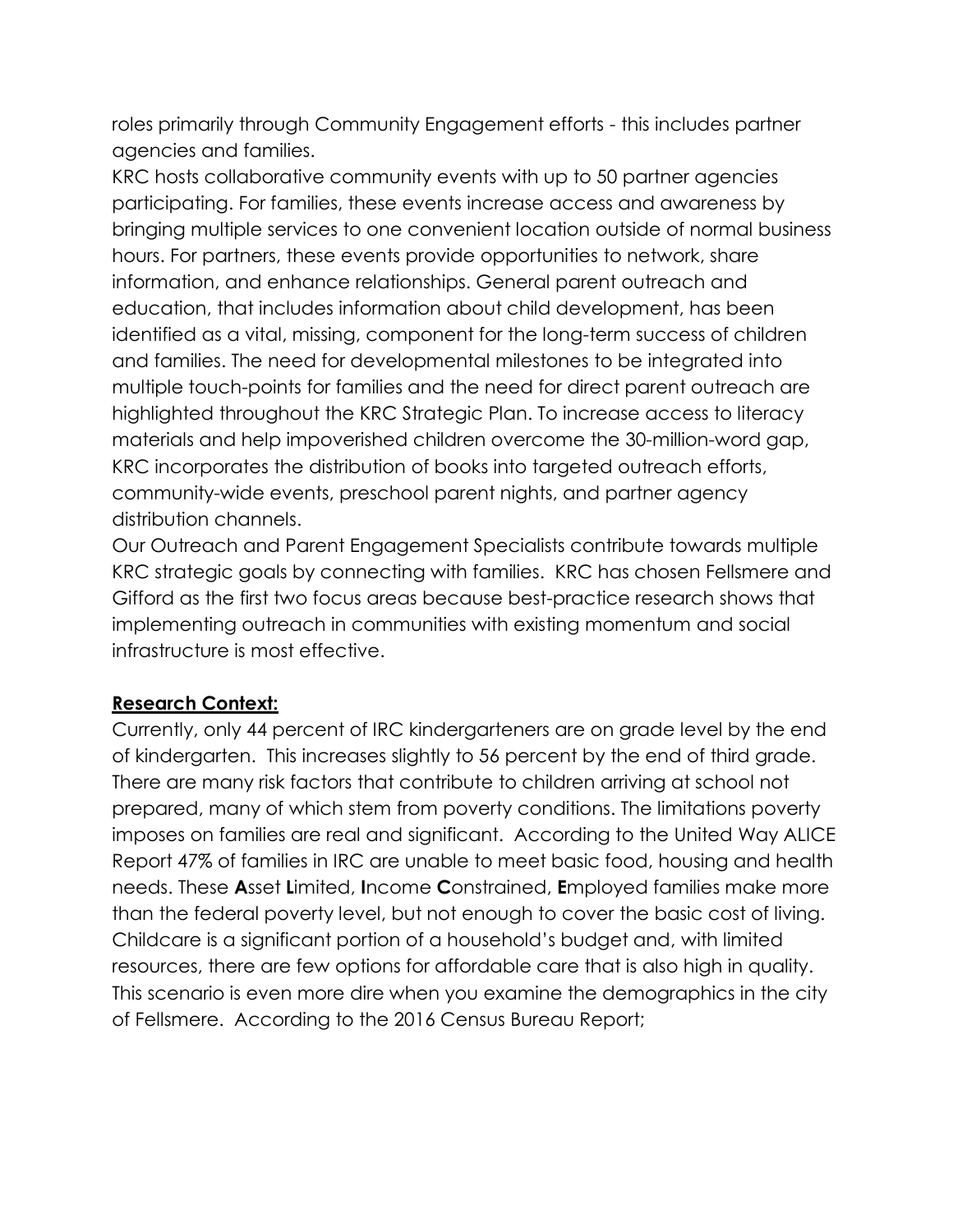- Fellsmere has a population of 5,390. Over 88.8% of the population is Hispanic in comparison to the FL state average of 23.7% and the US average of 17.1%.
- Additionally, 86% of families report that a language other than English is spoken in the home and 46% of the population was born in another country.
- Fellsmere has the largest proportion of people in Indian River County in the "less than 20-year-old" category at 35.2%.
- The birth rate in Fellsmere is 12.1% in comparison to the FL state average of 5% and the US average of 5%.
- About 21.7% of families and 24.3% of the population in Fellsmere are below the poverty line, including 25.2% of those under age 18 and 12.9% of those ages 65 or over.

Statistically, the outlook for residents in Fellsmere is more destitute than any other area in Indian River County and the State average, with higher rates of obesity, lower educational attainment, and less earnings. In addition to families struggling with extreme poverty, most of the families in Fellsmere are also constrained by language barriers, which only adds to the stress and complexity of raising their children and accessing the necessary supports.

To ensure the health and well-being of future generations, and the economic prosperity of Indian River County, we must invest in early learning opportunities and the family support structures that create quality early learning environments for our children, particularly those who are living below the poverty line. At KRC, we envision every parent, regardless of income or zip code, to have the knowledge and tools they need to raise healthy and productive people.

### **Emergent Questions/Hypothesis:**

What will it take for parents and Fellsmere community partners to engage in early childhood development to improve educational outcomes for children from birth to age five?

What framework will operationalize this emergent strategy? How can we measure parent/family engagement and its impact?

# **Intended Outcomes:**

Fellsmere families are better equipped with the knowledge, skills and resources they need to help prepare their children for Kindergarten.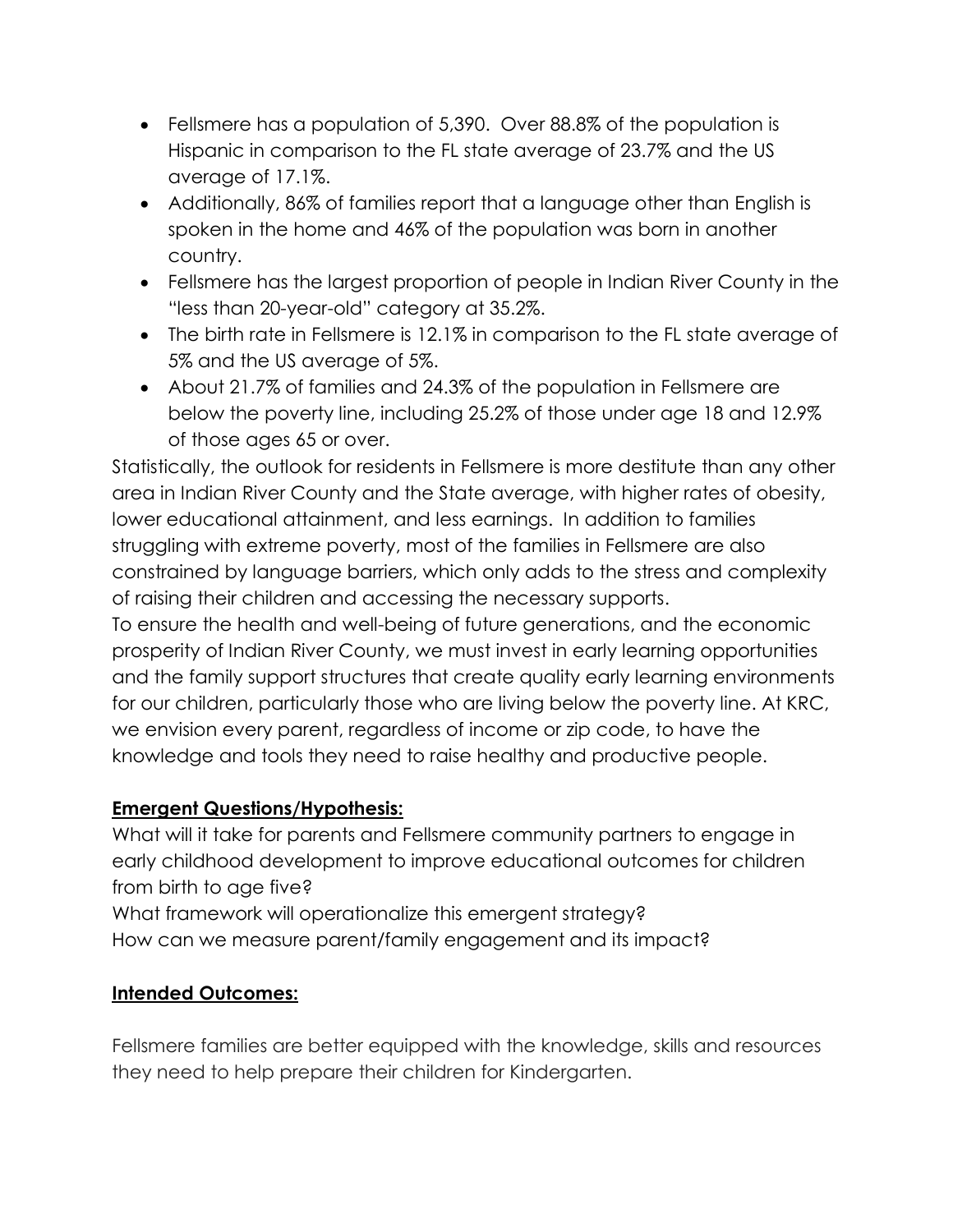Children who struggle with learning and attention issues or who may require remediation or additional support are identified earlier and are connected to the support services they need to thrive in school and in life.

The Fellsmere community and local organizations garner additional support to sustain the family engagement model.

Fellsmere children (0-5) increase their pre-literacy and social-emotional skills for Kindergarten.

Increase in K Readiness scores for entering students at Fellsmere Elementary School.

### **Research Description:**

Kindergarten readiness starts long before a child enters a formal education setting. Neuroscience research has shown the first 1,000 days of a child's life – from pregnancy through a child's second birthday – are a critical time that set the stage for a person's intellectual development and lifelong health. Brain development, and therefore learning, begins with the health, nutrition and wellbeing of mothers during pregnancy. The brain development that occurs following birth, through a child's second birthday, is also noted as one of the most critical building blocks for educational success. Brain development at this stage is based on good nutrition, talking, playing, and building positive emotional bonds with others.

*As the clearinghouse for early childhood in Indian River County, KRC seeks to create collective impact with local partners through the development of a*  **parent engagement model**. This model would be aligned with KRC's Strategic Plan Strategy I: Power of the Parent. Our vision is for every parent, regardless of income or zip code, to have the knowledge and tools they need to raise healthy and productive people. We believe parents are a child's first teacher, and they can raise smart babies through simple, everyday interactions. The demographic data for Indian River County and specifically Fellsmere, point to widespread disparities across ethnic, racial and socioeconomic lines. Therefore, Fellsmere is an ideal setting for the development of a parent engagement model that creates a support structure for families and empowers parents to actively engage in their child's learning.